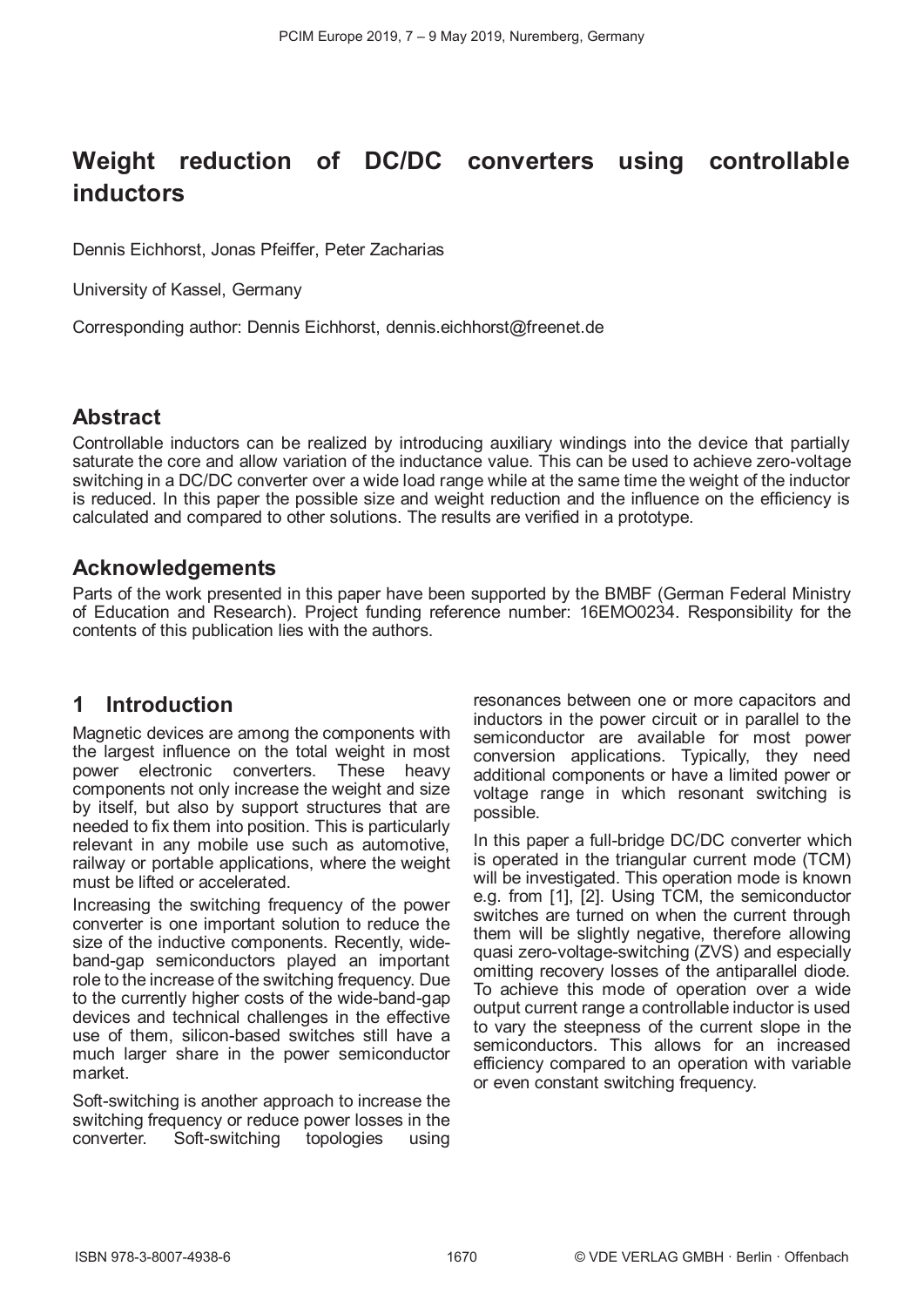## **2 Controllable inductors**

Controllable magnetic devices can be realized by introducing a (in the sense main winding) parallel or orthogonal magnetic flux in the magnetic core, which saturates the core material or parts of it [3]. It can be realized with an auxiliary winding which is either parallel to the main flux (the winding leads vertically through the limb of the core) or orthogonal to it (the winding leads through the yoke). The auxiliary winding only influences the main current waveform by changing the inductance of the choke.

The first solution applies a pot core which center hole is used for the integration of the auxiliary winding as can be seen in Fig. 1. It is therefore parallel to the main flux. A direct current signal in the auxiliary winding causes an increased flux density depending on the distance from this winding, with the flux density highest next to it. Increasing the current saturates the core from the inside to the outside, reducing the inductance of the magnetic device. The second solution is the so-called virtual air-gap (VAG) concept, which is described in detail in [4]. It allows the saturation of a defined, small part of the core by having two antiparallel windings. These windings are integrated into the core through 4 holes in the yoke (Fig. 2). This leads to a very high flux density near the auxiliary windings, while in distance the magnetic flux of them cancel each other out. The saturated part behaves like an air-gap with variable size depending on the auxiliary current.

The first solution can be implemented easily when using a pot core with a mounting hole, while the



**Fig. 1:** Cross section of a choke based on a pot core with parallel auxiliary current (blue)



**Fig. 2:** Choke with auxiliary winding orthogonal to the main flux









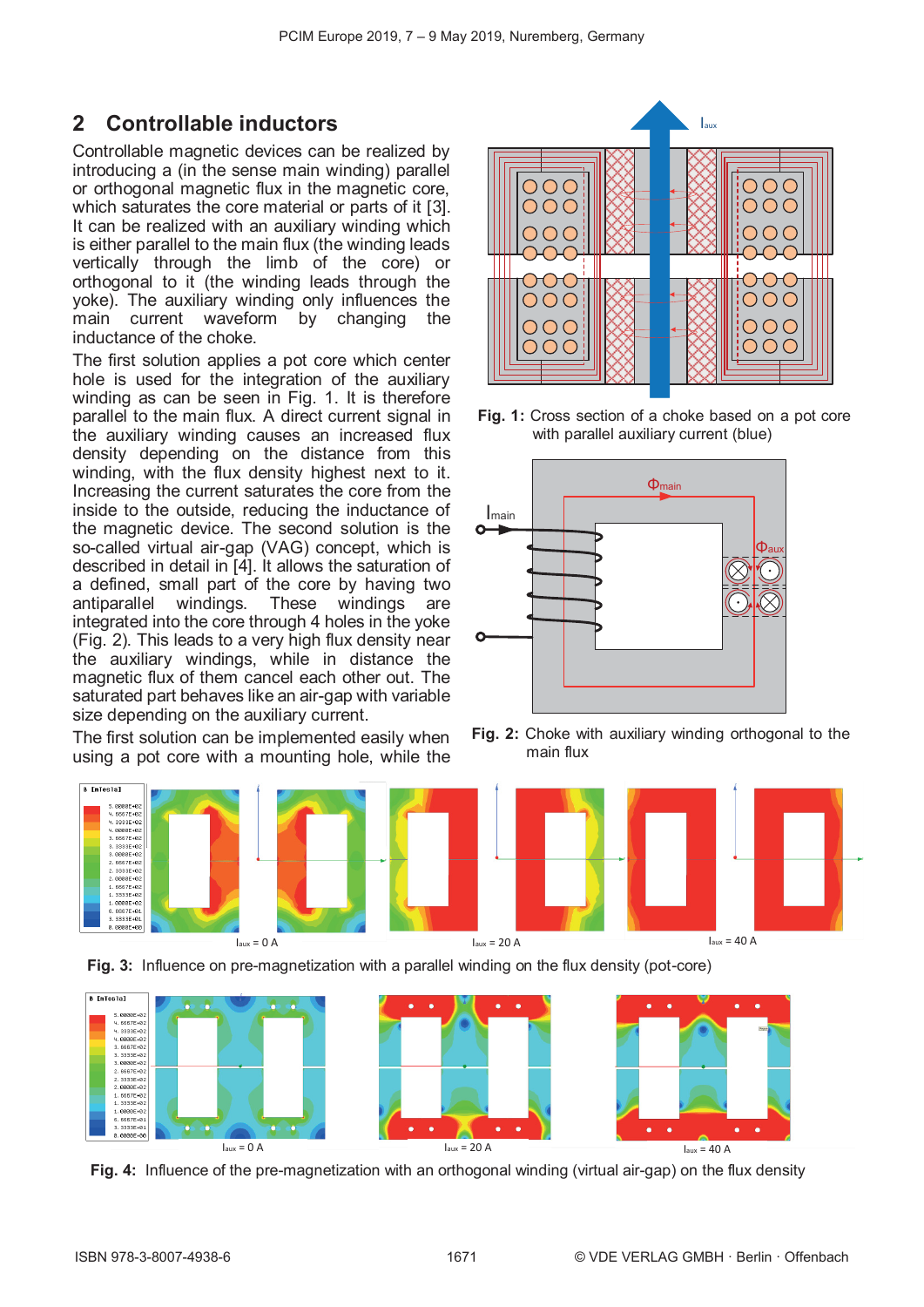additional holes of the second solution require a modification of existing core types. On the other hand, the second solution seems more promising to vary the inductance value over a wide range.

The magnetic flux density in the magnetic core in vicinity of the auxiliary windings have been simulated using ANSYS Maxwell for both a parallel and orthogonal auxiliary winding (i.e. using a P30/19 pot core and an E34/14/9 E-core). The results can be seen in Fig. 3 and Fig. 4.

## **3 Using controllable inductors to achieve TCM operation**

As mentioned, switching a semiconductor into ONstate when the current in that instant is negative will largely reduce the switching losses. Considering the full-bridge converter (Fig. 5), the switching pattern of the transistors is realized as shown in Fig. 6. The low-side switches are operated complementary to their high-side devices. This pattern is referred to as unipolar voltage switching in e.g. [5]. A dead-time between the switching operation of the transistors in a halfbridge is introduced to avoid cross-conduction.

When the current through the high-side switch is negative in the instant of turn-on, the current will already start to flow through the antiparallel diode of the switch (in case of a MOSFET its body-diode) during the dead-time. Therefore, in the actual switching instant, the voltage present at the halfbridge drops mainly at the low-side switch and the high-side switch turns on under ZVS condition.

Additional losses usually occur when the bodydiode of the low-side transistor is turned-off (because of the high-switch becoming active). Its recovery charge will then flow through the highside transistor, which is just in the process of turning on, carrying this additional current when the voltage at the device has not dropped to zero. When the low side MOSFET is turned-off carrying an already positive current, its body-diode will not





**Fig. 6**: Control signals, output choke current, and current trough the semiconductors for TCM operation (CCM choke current indicated in red for comparison)

become conductive during the dead-time and the recovery losses are avoided.

Using backward conduction in a bridge circuit is referred to as synchronous current mode (SCM) in the literature (e.g. [6]). In SCM the amplitude of the choke current remains constant, while only its average current changes depending on the output load. This leads to a relatively high rms current in the choke and in the semiconductors at low load operation, which results in a low efficiency at light load conditions. Generally, the rms current in the power electronic devices of the circuit is higher due to the triangular current shape, compared to the nearly rectangular shape typical in designs that lack the possibility of ZVS. The reduced switching losses are therefore often associated with increased conduction losses.

The amplitude of the current is determined by the input and output voltage  $V_{in}$ ,  $V_{out}$ , the output inductance Lout and the on-time of the semiconductor T2 according to the formula

$$
\Delta I = \frac{V_{in} - V_{out}}{L_{out}} t_{T2on}
$$
 (1)

While the input and output voltage and therefore the necessary duty-cycle are design requirements and cannot be changed, one possibility is to reduce the on-time by increasing the switching frequency depending on the output current, which is a typical realization of TCM. The target is to set **Fig. 5:** Schematic of the full bridge converter **Fig. 5:** Is a typical realization of ICM. The target is to set the output frequency in a way that the current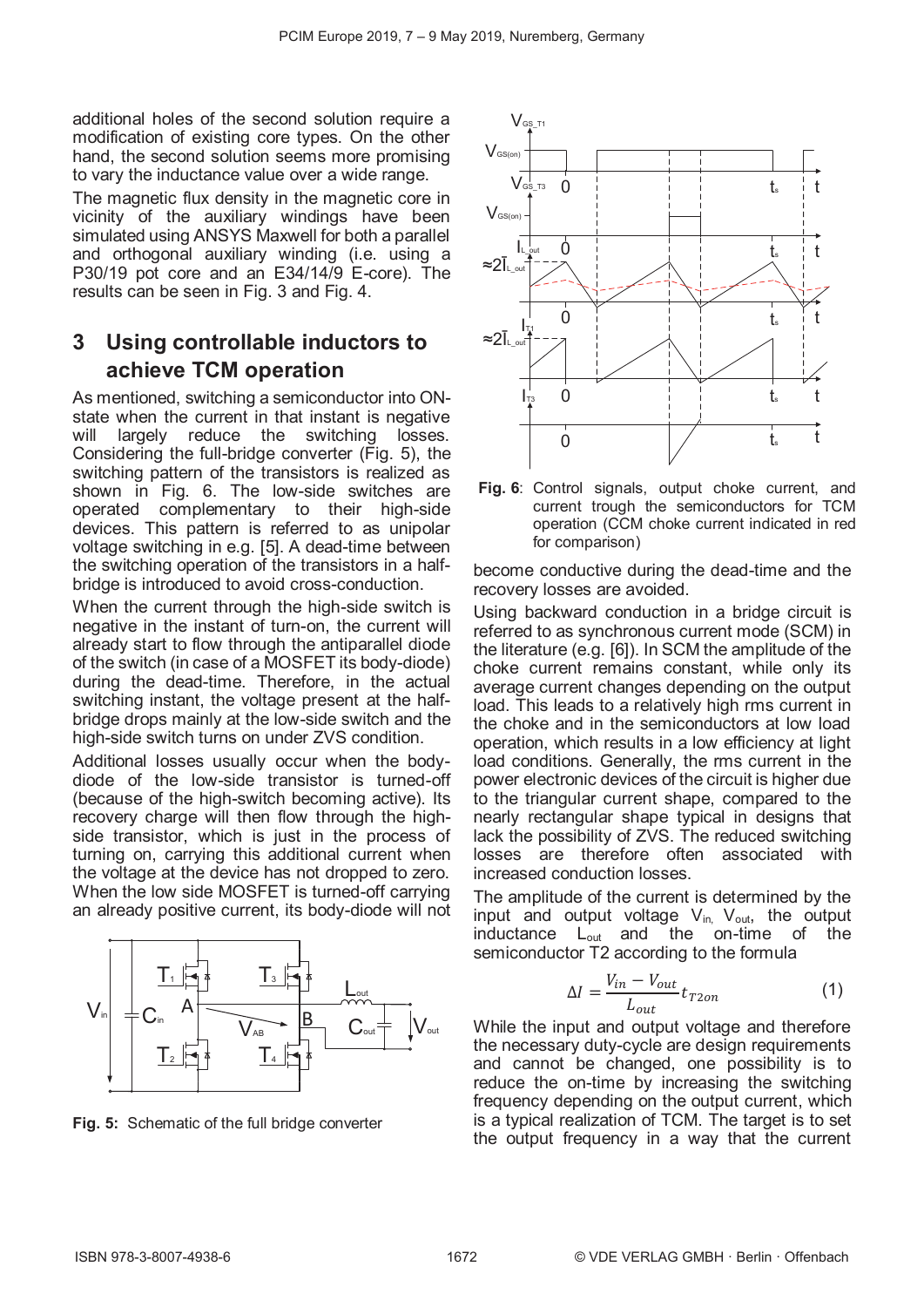amplitude in the output choke is only slightly larger than double its average current, resulting in a short time of negative current only at the instant of switching the semiconductors. In this way the rmsvalue of the current is minimized. On the other hand, the increased switching frequency results in additional switching losses at low load.

As Eq. (1) shows, the amplitude of the choke current also depends on the output inductance. The controllable inductors introduced in chapter 2 allow for the reduction of its nominal inductance up to a factor of 10, which makes them suitable to achieve TCM operation down to 10% of the nominal output current of the converter. At the same time, the magnetic flux density remains constant in that range, allowing for an optimal utilization of the magnetic core. Additionally, due the higher inductance available at low output current, the output voltage ripple will be lower under this operating condition.

## **4 Design and simulation of the converter**

A 300 W 48V/12V full-bridge converter has been designed. While this is not the typical topology for non-isolated DC/DC conversion, it allows for investigating step-up as well as step-down operation and even alternating current applications are possible with the same principle as described in chapter 3.

For the semiconductor switches Infineon IPP039N10N05 Si-MOSFETs were used, which resulted in lowest total losses at full load compared to types with deviating on-state resistance. For the

fixed frequency operation 50 kHz was chosen, this

is also the minimum value for variable frequency converter.

The output chokes apply N87 material of TDK/Epcos except for the converter with variable frequency, which is calculated without core for weight reduction. The core losses were calculated using the improved generalized Steinmetz equation [7] and compensating for current bias as shown in [8]. The winding is implemented using 180 x 0.2 mm litz-wire to decrease skin-effect losses, which can be especially high in the TCM converter. Proximity losses have not been calculated because that would have required sophisticated 3-D FEM models to determine the influence of the variable saturation. The results of the choke design are shown in Tab. 1.

A comparison of the power loss distribution is shown in Fig. 7. Losses in filter capacitors, control electronics, auxiliary winding and further conduction losses in the circuit have also been considered therein. As expected, the conduction losses are higher in the converters operated in TCM, while the switching losses are comparable. The recovery-losses caused by the body-diode in CCM operation are low, eliminating them in the TCM is obviously not enough to achieve a higher efficiency of the converter. Moreover, core losses in the controllable inductance are higher, which is lower the efficiency especially at low load. In total, the efficiency of the converter with variable inductance is about 0.5 % less than in the conventional design. The converter applying a variable switching frequency to achieve TCM operation on the other hand shows high switching losses and conduction losses (caused by the bodydiode) in the low load region. This results in a very bad efficiency at that point of operation while at

**Tab. 1:** Comparison of output choke designs for 48V/12V converter

|                               | Conventional | Variable frequency  | Parallel aux.<br>winding | Orthogonal aux.<br>winding |
|-------------------------------|--------------|---------------------|--------------------------|----------------------------|
| Inductance                    | 11.2 $\mu$ H | $1.12 \mu H$        | $1.75 - 17.5$ µH         | $1.75 - 17.5$ µH           |
| Core                          | P41/25       | $Air - 10$ mm diam. | P30/19                   | E34/14/9                   |
| <b>Turns</b>                  | 6            | 14                  | 3                        | 5                          |
| Total weight                  | 102.2 g      | 24 <sub>g</sub>     | 45.7 $g$                 | 46.6 g                     |
| <b>Total losses</b>           | 1.69 W       | 0.68W               | 1.91 W                   | 1.96 W                     |
| output<br>Req.<br>capacitance | $31\mu F$    | 310 µF              | 173 µF                   | 173 µF                     |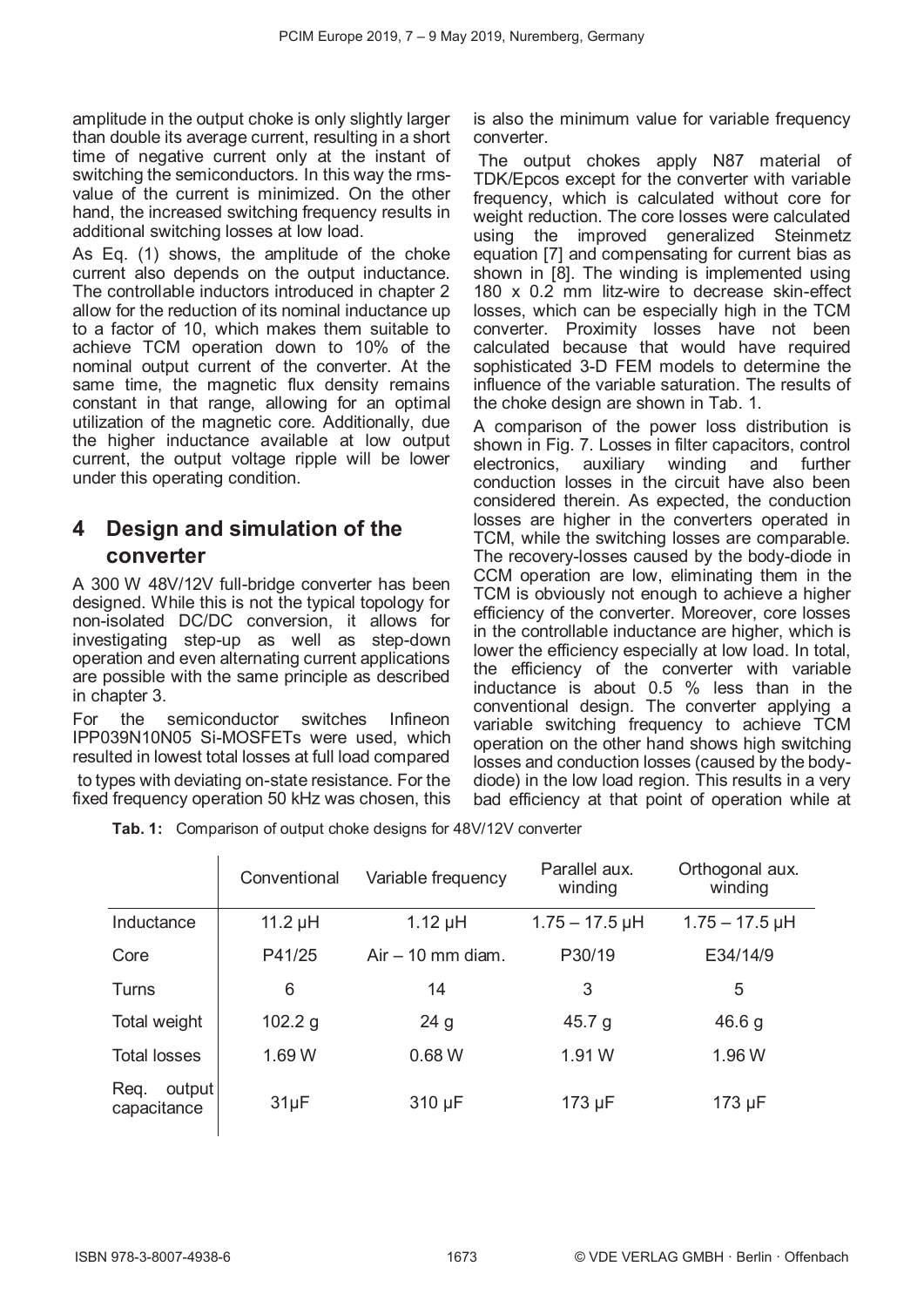

**Fig. 7:** Calculated power loss distribution and efficiency for 48V/12V converter. Left: conventional inductor, middle: controllable inductor, right: variable switching frequency

nominal load, the efficiency is even slightly higher as calculated with the variable inductance.

A direct voltage control for the converter with variable inductance has been designed. This can be done using the same design principles as for a fixed inductance values if for the corner frequency of the output filter the maximum value of  $L_{out}$  is considered. The converter has been simulated using PLECS to verify the aforementioned efficiency calculation and to further investigate the dynamic behavior. Both the conventional converter and the one with variable inductance showed similar step-response behavior, demonstrating that no additional effort is necessary to control the output voltage. Nonetheless, a control of the output inductance is required to maintain ZVS when the output current changes. Given the fact that the inductance value depends nonlinearly of the control voltage, especially because of the hysteresis of the core material, either a sophisticated control method or an acceptable approximation realizing ZVS over a wide load range must be found. This important issue is still under investigation.

The weight reduction resulting from the use of the controllable inductor is a good achievement. But improvements in the efficiency could not be realized due to the low recovery losses in this low voltage application. Avoiding them is not sufficient to outweigh the increased conduction losses in the semiconductors.

Therefore, further investigations were made with a converter having an input voltage of 400 V and an output voltage of 100 V at the same output power level. This converter applies SiC-MOSFETs SCT3030AL from Rohm. The output chokes have been modified to achieve a comparable output behavior to the low voltage converter using the same magnetic core elements. The main parameters of this chokes can be seen in Tab. 2.

While recovery charges of the body-diode in SiC semiconductor and the Si low voltage device used in the first design are comparable, the increased input voltage leads to a tenfold increase of the recovery losses. At the same time, the conduction losses are much lower in this application because of the reduced output current while at the same time the  $R_{DS(on)}$  of the MOSFET is increased by a factor of 10. In total, this leads to superior efficiency of the TCM converter over the whole load range, being 1.5 % higher at nominal load and nearly 7 % at 20 % of the nominal load (Fig. 8).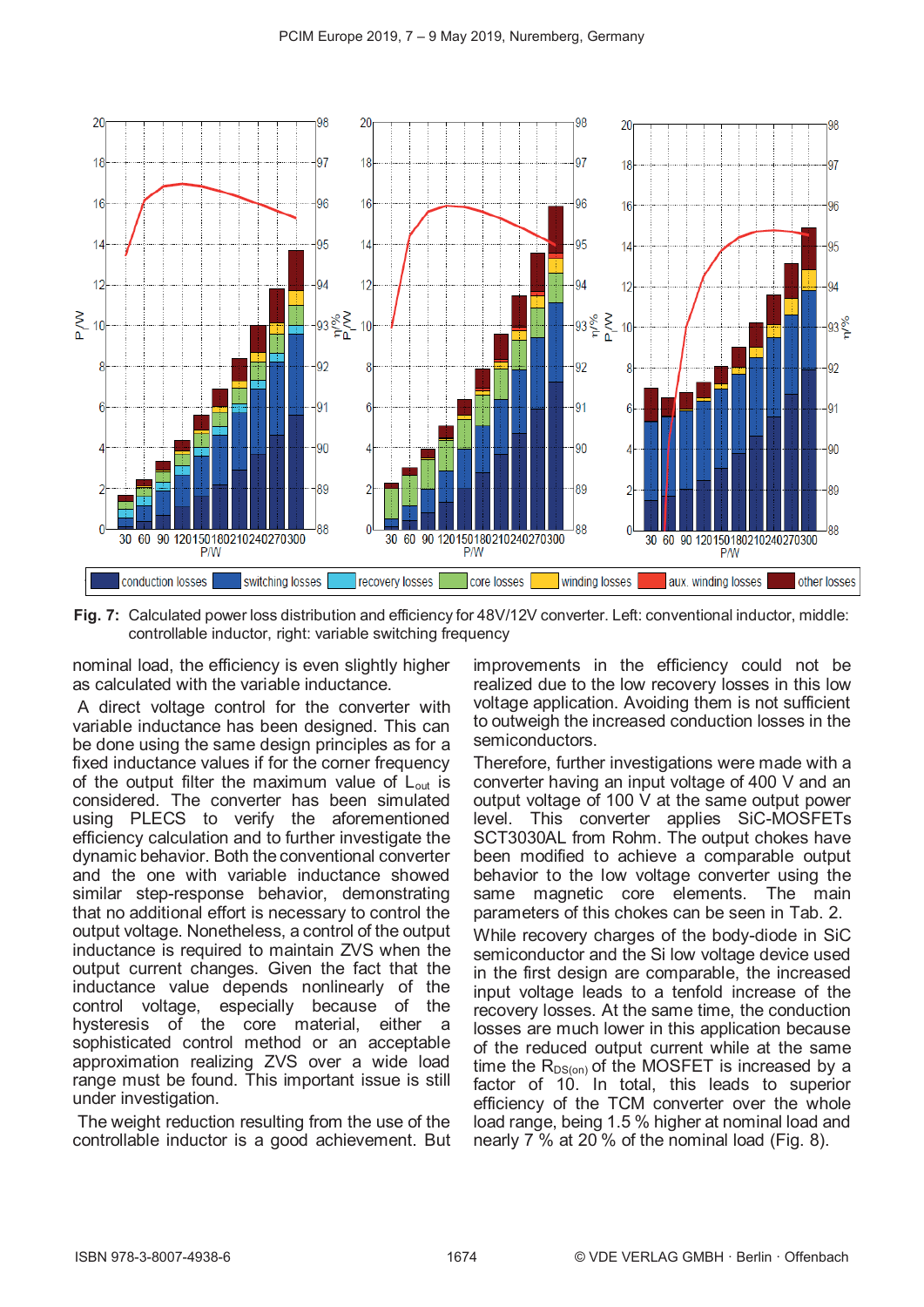|                            | Conventional     | Parallel aux.<br>winding |
|----------------------------|------------------|--------------------------|
| Inductance                 | $0.92$ mH        | $0.12 - 1.2$ mH          |
| Core                       | P41/25           | P30/19                   |
| Turns                      | 42               | 27                       |
| Total weight               | 105 <sub>g</sub> | 45.2 g                   |
| <b>Total losses</b>        | 1.69 W           | 1.79 W                   |
| Req. output<br>capacitance | 300 nF           | $2,5 \mu F$              |

#### **Tab. 2:** Comparison of output choke designs for the 400V/100V converter

 $\mathbf{I}$ 

## **5 Verification and conclusion**

A prototype has been built to demonstrate the operating principle of a converter with variable inductance and to verify the calculated efficiency of the converter. Firstly, it was investigated whether the controllable magnetics can be used to modify the choke current as desired. It showed that the inductance of the choke with parallel auxiliary winding could only be reduced to about 50 % of its nominal value while the orthogonal auxiliary winding allowed for less than 20%. At the same time only half of the control current is needed (which also means that the losses in the control winding are 75 % less). The choke applying the virtual air-gap is therefore more adequate for the use as a controllable inductance. One additional challenge was the exact realization of the required inductance value with the very small air-gap necessary. While increasing the number of turns and the air-gap could be a possible solution, this also decreases the controllable range of the inductor because the increased air-gap length adds up to the virtual air-gap generated by the auxiliary winding. To achieve a useful design for



**Fig. 8:** Calculated power loss distribution and efficiency for 400V/100V converter. Left: conventional inductor, right: controllable inductor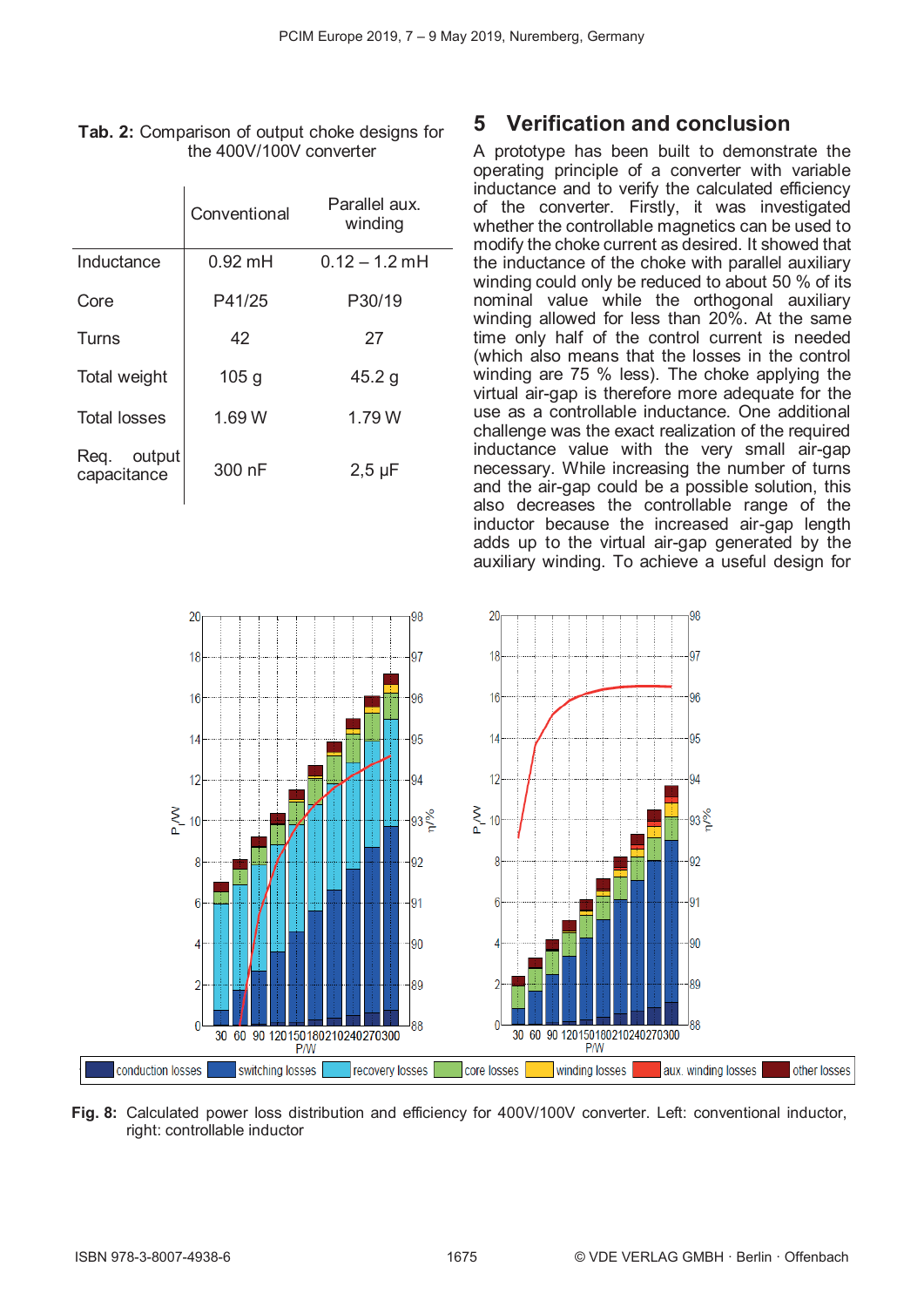

**Fig. 9:** Output choke with auxiliary winding in parallel to the main flux



**Fig. 10:** Output choke with auxiliary winding orthogonal to the main flux

the E-core choke, the parameters have been changed in the functional sample to 4 turns and an air-gap length of approx. 1 mm.

The efficiency measured for the 48V/12V was always less than calculated in the section above. This deviation is caused by increased conduction losses in the circuit. Due to non-ideal test setup the resistance of the current path and the influence of skin-effect could not always be minimized. Moreover, oscillation between source and output filter of the converter lead to an additional share of apparent current in the circuit, further increasing the conduction losses.

The increased resistance is especially critical in case of the TCM operation, because of the anyway higher rms-current in most parts of the circuit. The efficiency at high load is more than 2 % less than for the conventional converter. At low load, results equal the calculation, except for the converter with the choke applying a parallel auxiliary winding. Here, the inductance value could only be variated



**Fig. 11:** Comparison of efficiency for different output chokes (calculated Pout/Pin), 48V/12V converter



**Fig. 12:** Comparison of efficiency for different output chokes (calculated Pout/Pin), 400V/100V converter

between 50 % and 100 % of the output power, hence the conduction losses are high at low load (Fig. 11).

The 300 W 400V/100V converter prototype basically suffers from the same limitations, but the influence is far less because of the low operation current. Consequently, the measurement results shown in Fig. 12 deviate less from the calculated values. The efficiency of the converter with controllable output choke is higher than the conventional one over the whole load range. Deviations to the calculations for the TCM operations are caused by a very high control current at maximum load which increased the auxiliary winding losses. Furthermore, no